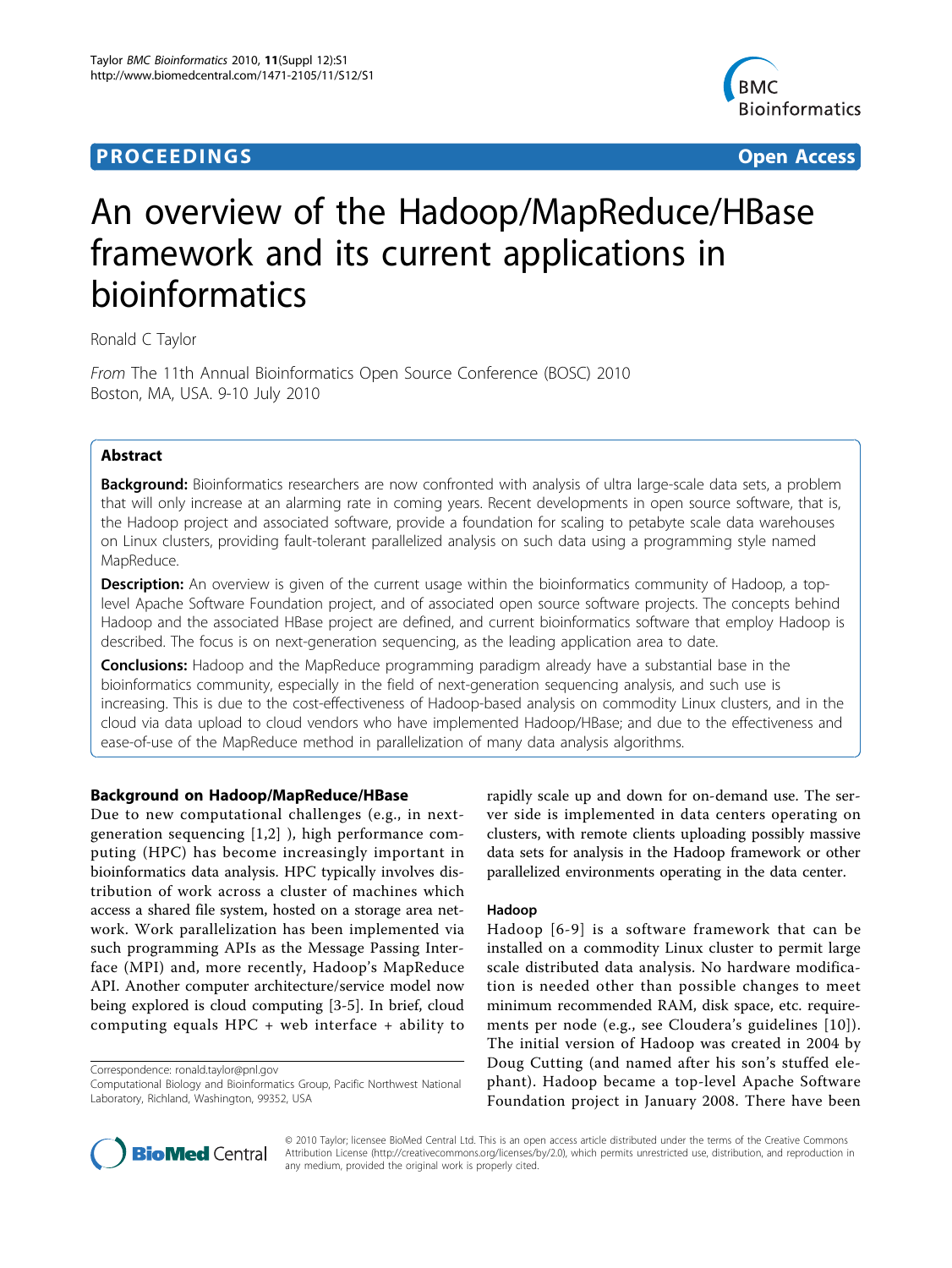many contributors, both academic and commercial (Yahoo being the largest such contributor), and Hadoop has a broad and rapidly growing user community [[11,12\]](#page-4-0).

Components - Hadoop provides the robust, fault-tolerant Hadoop Distributed File System (HDFS), inspired by Google's file system [[13](#page-4-0)], as well as a Java-based API that allows parallel processing across the nodes of the cluster using the MapReduce paradigm. Use of code written in other languages, such as Python and C, is possible through Hadoop Streaming, a utility which allows users to create and run jobs with any executables as the mapper and/or the reducer. Also, Hadoop comes with Job and Task Trackers that keep track of the programs' execution across the nodes of the cluster.

Data locality – Hadoop tries to automatically colocate the data with the computing node. That is, Hadoop schedules Map tasks close to the data on which they will work, with "close" meaning the same node or, at least, the same rack. This is a principal factor in Hadoop's performance. In April 2008 a Hadoop program, running on 910-node cluster, broke a world record, sorting a terabyte of data in less than 3.5 minutes. Speed improvements have continued as Hadoop has matured [[14\]](#page-4-0).

Fault-tolerant, shared-nothing architecture - tasks must have no dependence on each other, with exception of mappers feeding into reducers under Hadoop control. Hadoop can detect task failure and restart programs on other healthy nodes. That is, node failures are handled automatically, with tasks restarted as needed. A single point of failure currently remains at the one name node for the HDFS file system.

Reliability – data is replicated across multiple nodes; RAID storage is not needed.

Programming support - unlike, for example, parallel programming using MPI, data flow is implicit and handled automatically; it does not need coding. For tasks fitting the MapReduce paradigm, Hadoop simplifies the development of large-scale, fault-tolerant, distributed applications on a cluster of (possibly heterogeneous) commodity machines.

MapReduce paradigm – Hadoop employs a Map/ Reduce execution engine [[15](#page-4-0)-[17\]](#page-4-0) to implement its faulttolerant distributed computing system over the large data sets stored in the cluster's distributed file system. This MapReduce method has been popularized by use at Google, was recently patented by Google for use on clusters and licensed to Apache [[18\]](#page-4-0), and is now being further developed by an extensive community of researchers [[19\]](#page-5-0).

There are separate Map and Reduce steps, each step done in parallel, each operating on sets of key-value pairs. Thus, program execution is divided into a Map and a Reduce stage, separated by data transfer between nodes in the cluster. So we have this workflow: Input  $\rightarrow$  Map()  $\rightarrow$  Copy()/Sort()  $\rightarrow$  Reduce()  $\rightarrow$ Output. In the first stage, a node executes a Map function on a section of the input data. Map output is a set of records in the form of keyvalue pairs, stored on that node. The records for any given key – possibly spread across many nodes – are aggregated at the node running the Reducer for that key. This involves data transfer between machines. This second Reduce stage is blocked from progressing until all the data from the Map stage has been transferred to the appropriate machine. The Reduce stage produces another set of key-value pairs, as final output. This is a simple programming model, restricted to use of key-value pairs, but a surprising number of tasks and algorithms will fit into this framework. Also, while Hadoop is currently primarily used for batch analysis of very large data sets, nothing precludes use of Hadoop for computationally intensive analyses, e.g., the Mahout machine learning project described below.

HDFS file system – There are some drawbacks to HDFS use. HDFS handles continuous updates (write many) less well than a traditional relational database management system. Also, HDFS cannot be directly mounted onto the existing operating system. Hence getting data into and out of the HDFS file system can be awkward.

In addition to Hadoop itself, there are multiple open source projects built on top of Hadoop. Major projects are described such below.

### Hive

Hive [\[20\]](#page-5-0) is a data warehouse framework built on top of Hadoop, developed at Facebook, used for ad hoc querying with an SQL type query language and also used for more complex analysis. Users define tables and columns. Data is loaded into and retrieved through these tables. Hive QL, a SQL-like query language, is used to create summaries, reports, analyses. Hive queries launch MapReduce jobs. Hive is designed for batch processing, not online transaction processing – unlike HBase (see below), Hive does not offer real-time queries.

#### Pig

Pig [[21\]](#page-5-0) is a high-level data-flow language (Pig Latin) and execution framework whose compiler produces sequences of Map/Reduce programs for execution within Hadoop. Pig is designed for batch processing of data. Pig's infrastructure layer consists of a compiler that turns (relatively short) Pig Latin programs into sequences of MapReduce programs. Pig is a Java clientside application, and users install locally – nothing is altered on the Hadoop cluster itself. Grunt is the Pig interactive shell.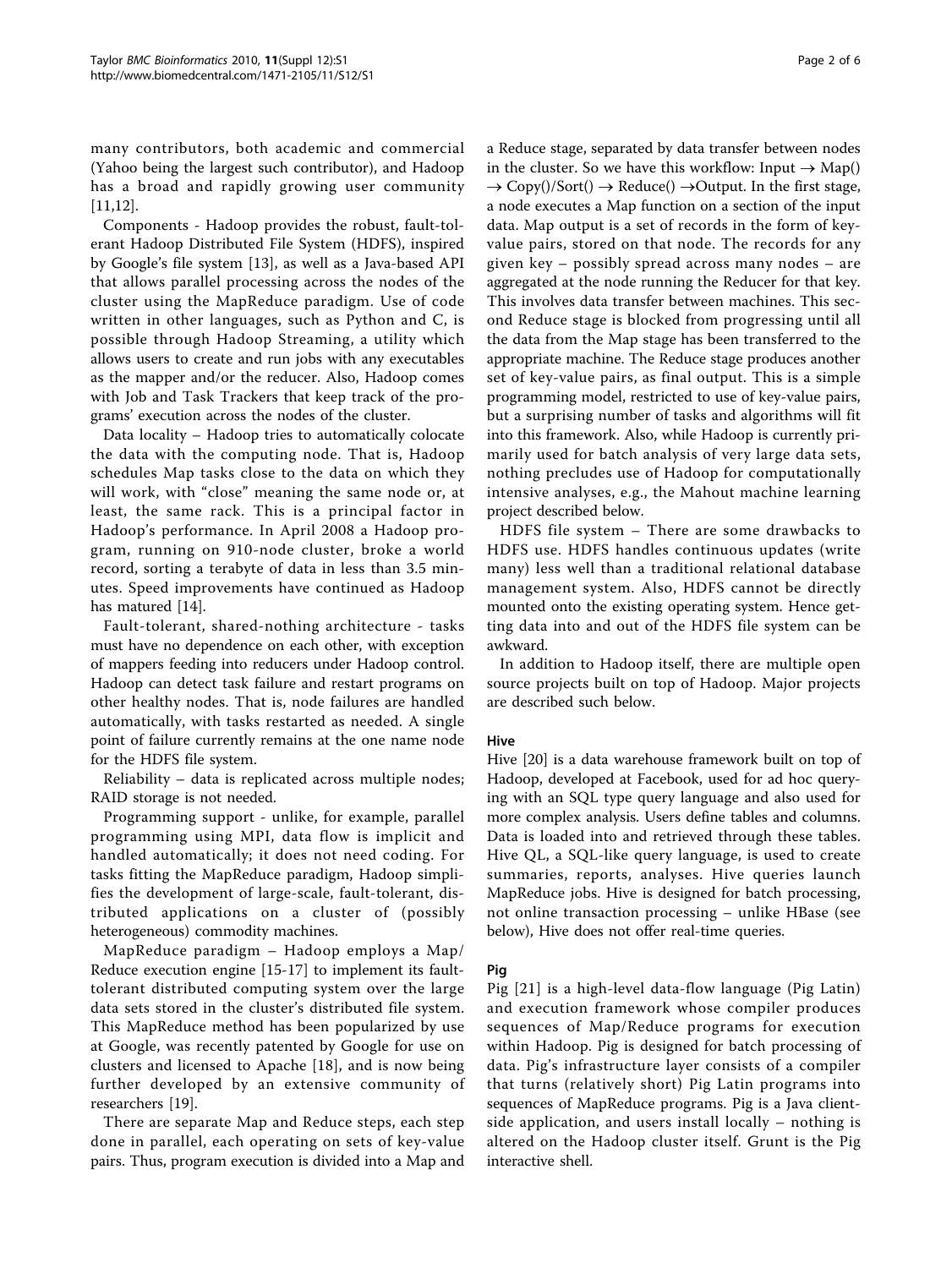### Mahout and other expansions to Hadoop programming capabilities

Hadoop is not just for large-scale data processing. Mahout [[22](#page-5-0)] is an Apache project for building scalable machine learning libraries, with most algorithms built on top of Hadoop. Current algorithm focus areas of Mahout: clustering, classification, data mining (frequent itemset), and evolutionary programming. Obviously, the Mahout clustering and classifier algorithms have direct relevance in bioinformatics - for example, for clustering of large gene expression data sets, and as classifiers for biomarker identification. In regard to clustering, we may note that Hadoop MapReduce-based clustering work has also been explored by, among others, M. Ngazimbi (2009 M.S. thesis [[23\]](#page-5-0)) and by K. Heafield at Google (Hadoop design and k-Means clustering [[24](#page-5-0)]). The many bioinformaticians that use R may be interested in the "R and Hadoop Integrated Processing Environment" (RHIPE), S. Guhi's Java package [\[25](#page-5-0)] that integrates the R environment with Hadoop so that it is possible to code MapReduce algorithms in R. (Also note the IBM R-based Ricardo project [\[26](#page-5-0)]). For the growing community of Python users in bioinformatics, Pydoop [[27\]](#page-5-0), a Python MapReduce and HDFS API for Hadoop that allows complete MapReduce applications to be written in Python, is available. These are samplings from the large number of developers working on additional libraries for Hadoop. One last example in this limited space: the new programming language Clojure [[28\]](#page-5-0), which is predominantly a functional language, e.g., a dialect of Lisp that targets the Java Virtual Machine, has been given a library (author S. Sierra [[29\]](#page-5-0)) to aid in writing Hadoop jobs.

#### Cascading

Cascading [[30](#page-5-0)] is a project providing a programming API for defining and executing fault tolerant data processing workflows on a Hadoop cluster. Cascading is a thin, open source Java library that sits on top of the Hadoop MapReduce layer. Cascading provides a query processing API that allows programmers to operate at a higher level than MapReduce, and to more quickly assemble complex distributed processes, and schedule them based on dependencies.

### HBase

Lastly, an important Apache Hadoop-based project is HBase [[31\]](#page-5-0), which is modeled on Google's BigTable database [\[32](#page-5-0)]. HBase adds a distributed, fault-tolerant scalable database, built on top of the HDFS file system, with random real-time read/write access to data. Each HBase table is stored as a multidimensional sparse map, with rows and columns, each cell having a time stamp. A cell value at a given row and column is by uniquely identified by (Table, Row, Column-Family:Column, Timestamp)  $\rightarrow$  Value. HBase has its own Java client API, and tables in HBase can be used both as an input source and as an output target for MapReduce jobs through TableInput/TableOutputFormat. There is no HBase single point of failure. HBase uses Zookeeper [[33\]](#page-5-0), another Hadoop subproject, for management of partial failures.

All table accesses are by the primary key. Secondary indices are possible through additional index tables; programmers need to denormalize and replicate. There is no SQL query language in base HBase. However, there is also a Hive/HBase integration project [[34](#page-5-0),[35](#page-5-0)] that allows Hive QL statements access to HBase tables for both reading and inserting. Also, there is the independent HBql project (author P. Ambrose [[36\]](#page-5-0)) to add a dialect of SQL and JDBC bindings for HBase.

A table is made up of regions. Each region is defined by a startKey and EndKey, may live on a different node, and is made up of several HDFS files and blocks, each of which is replicated by Hadoop. Columns can be added on-the-fly to tables, with only the parent column families being fixed in a schema. Each cell is tagged by column family and column name, so programs can always identify what type of data item a given cell contains. In addition to being able to scale to petabyte size data sets, we may note the ease of integration of disparate data sources into a small number of HBase tables for building a data workspace, with different columns possibly defined (on-the-fly) for different rows in the same table. Such facility is also important. (See the biological integration discussion below.)

In addition to HBase, other scalable random access databases are now available. HadoopDB [[37,38\]](#page-5-0) is a hybrid of MapReduce and a standard relational db system. HadoopDB uses PostgreSQL for db layer (one PostgreSQL instance per data chunk per node), Hadoop for communication layer, and extended version of Hive for a translation layer. Also, there are non-Hadoop based scalable alternatives also based on the Google Big-Table concept, such as Hypertable [[39](#page-5-0)], and Cassandra [[40](#page-5-0)]. And there are other so-called noSQL scalable dbs of possible interest: Project Voldemort, Dynamo (used for Amazon's Simple Storage Service (S3)), and Tokyo Tyrant, among others. However, these non-Hadoop and non-BigTable database systems lie outside of our discussion here.

## Use of Hadoop and HBase in Bioinformatics Use in next-generation sequencing

The Cloudburst software [[41](#page-5-0)] maps next-generation short read sequencing data to a reference genome for SNP discovery and genotyping. Cloudburst was created by Michael C. Schatz at the University of Maryland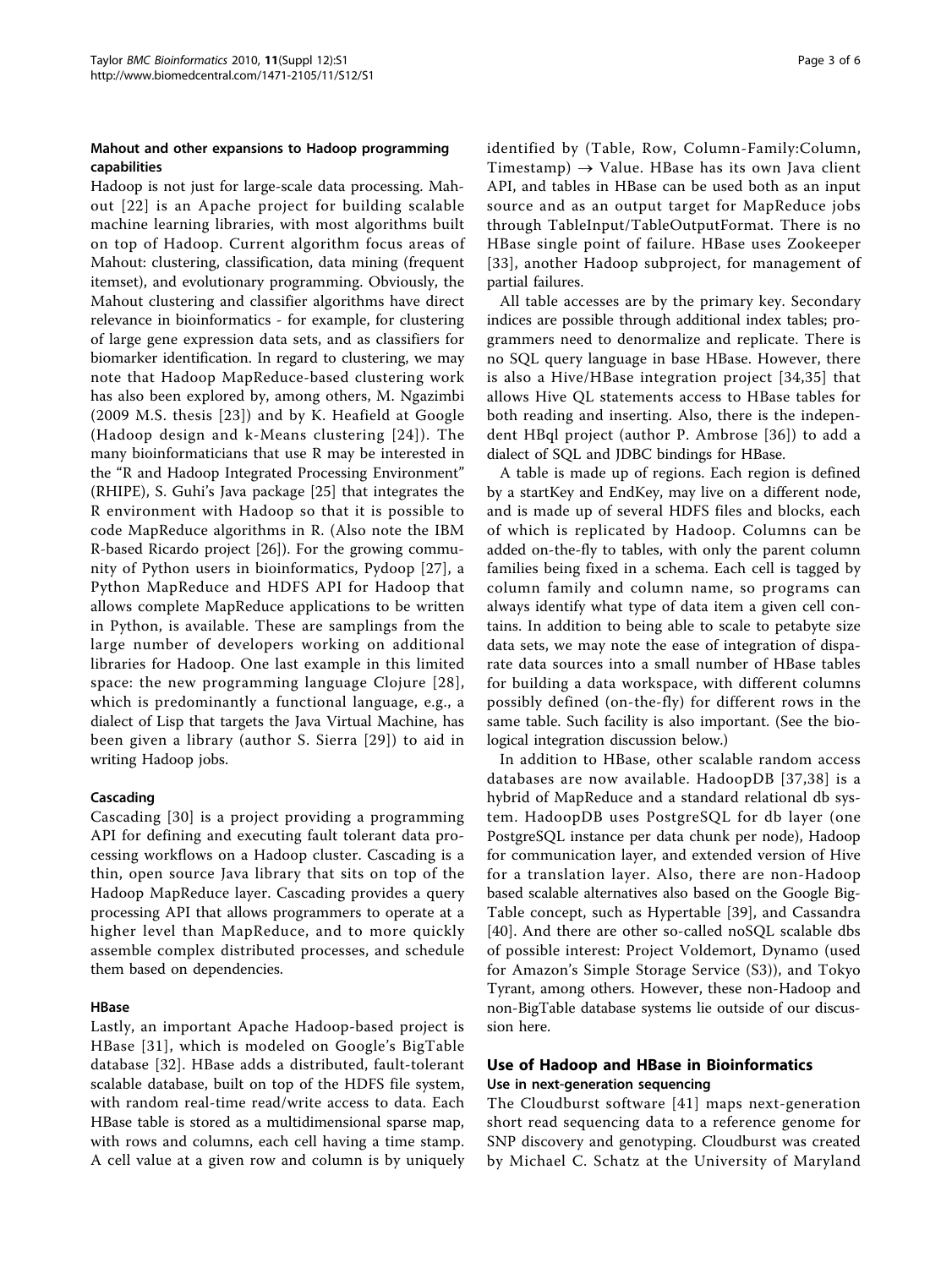(UMD). Schatz's Cloudburst paper [\[42\]](#page-5-0), published in May 2009, put Hadoop "on the map" in bioinformatics. Following release of Cloudburst, Schatz and colleagues at UMD and at Johns Hopkins University (e.g., B. Langmead) have developed a suite of algorithms that employ Hadoop for analysis of next generation sequencing data:

1) Crossbow [\[43,44\]](#page-5-0) uses Hadoop for its calculations for whole genome resequencing analysis and SNP genotyping from short reads.

2) Contrail [[45](#page-5-0)] uses Hadoop for de novo assembly from short sequencing reads (without using a reference genome), scaling up de Brujin graph construction.

3) Myrna [\[46,47](#page-5-0)] uses Bowtie [[48,49](#page-5-0)], another UMD tool for ultrafast short read alignment, and R/Bioconductor [\[50\]](#page-5-0) for calculating differential gene expression from large RNA-seq data sets. When running on a cluster, Myrna uses Hadoop. Also, Myrna can be run in the cloud using Amazon Elastic MapReduce [[51\]](#page-5-0).

Cloud computing results - Amazon Elastic Compute Cloud (EC2) [\[52\]](#page-5-0) and Amazon Elastic MapReduce are Web services that provide resizable compute capacity in the cloud. Among other batch processing software, they provide Hadoop [[53\]](#page-5-0) . Myrna was designed to function in Elastic MapReduce as well as on a local Hadoopbased cluster. Obviously, Langmead et al. believe that cloud computing is a worthwhile computing framework, and they report their results using such in [\[47\]](#page-5-0). Also, Schatz has tested Crossbow on EC2 and believes that running on EC2 can be quite cost effective [[5\]](#page-4-0). (Note: non-commercial services such as the IBM/Google Cloud Computing Initiative [[54\]](#page-5-0) are also available to researchers.) Also, Indiana University (IU) researchers have performed comparisons [[55\]](#page-5-0) between MPI, Dryad (Microsoft [[56,57\]](#page-5-0)), Azure (Microsoft), and Hadoop MapReduce, measuring relative performance using three bioinformatics applications. This work was summarized by Judy Qui of IU at BOSC 2010 [\[58](#page-5-0)]. The flexibility of clouds and MapReduce come off quite well in the IU testing, suggesting "they will become preferred approaches".

## Use in other bioinformatics domains

In addition to next-gen sequencing, Hadoop and HBase have been applied to other areas in bioinformatics. M. Gaggero and colleagues in the Distributed Computing Group at the Center for Advanced Studies, Research and Development in Sardinia, have reported on implementing BLAST and Gene Set Enrichment Analysis (GSEA) in Hadoop [[59](#page-5-0)]. BLAST was implemented using a Python wrapper for the NCBI C++ Toolkit and Hadoop Streaming to build an executable mapper for BLAST. GSEA was implemented using rewritten functions in Python and used with Hadoop Streaming for the MapReduce version. They are now working on

development of Biodoop [\[60](#page-5-0)], a suite of parallel bioinformatics applications based upon Hadoop, said suite consisting of three qualitatively different algorithms: BLAST, GSEA and GRAMMAR. They deem their results "very promising", with MapReduce being a "versatile framework".

In other work, Andrea Matsunaga and colleagues at the University of Florida have created CloudBLAST [[61](#page-5-0)], a parallelized version of the NCBI BLAST2 algorithm (BLAST 2.2.18) using Hadoop. Their parallelization approach segmented the input sequences and ran multiple instances of the unmodified NCBI BLAST2 on each segment, using the Hadoop Streaming utility. Results across multiple input sets were compared against the publicly available version of mpiBLAST, a leading parallel version of BLAST. CloudBLAST exhibited better performance while also having advantages in simpler development and sustainability. Matsunaga et al. conclude that for applications that can fit into the MapReduce paradigm, use of Hadoop brings significant advantages in terms of management of failures, data, and jobs.

In other work, Hadoop has been used for multiple sequence alignment [\[62](#page-5-0)]. In regard to HBase use, Brian O'Connor of University of North Carolina at Chapel Hill recently described the use of HBase as a scalable backend for the SeqWare Query Engine [[63](#page-5-0)] at the BOSC 2010 meeting. Recent work on the design of the Genome Analysis Toolkit at the Broad Institute has created a framework that supports MapReduce programming in bioinformatics [[64,65](#page-5-0)]. Hadoop has also emerged as an enabling technology for large-scale graph processing, which is directly relevant to topological analysis of biological networks. Lin & Schatz have recently reported on improving the capabilities of Hadoop-based programs in this area [[66\]](#page-5-0).

As to future work not yet reported: starting in August 2010, A. Tiwari is maintaining a list of Hadoop/MapReduce applications in bioinformatics on his blog site [\[67](#page-5-0)].

### Use in scientific cloud computing, biological data integration and knowledgebase construction

The U.S. Department of Energy (DOE) is exploring scientific cloud computing in the Magellan project [\[67](#page-5-0)], a joint research effort of the National Energy Research Scientific Computing Center (NERSC), Lawrence Berkeley National Laboratory, and of the Leadership Computing Facility at Argonne National Laboratory (ANL). Hadoop and HBase have been installed on a cluster at NERSC (40 nodes reserved for Hadoop, soon to double), and studies have been run using Hadoop in Streaming mode for BLAST computations. NERSC is evaluating the use of solid state (flash) storage on the Hadoop nodes [\[68\]](#page-5-0). Also, the DOE Joint Genome Institute has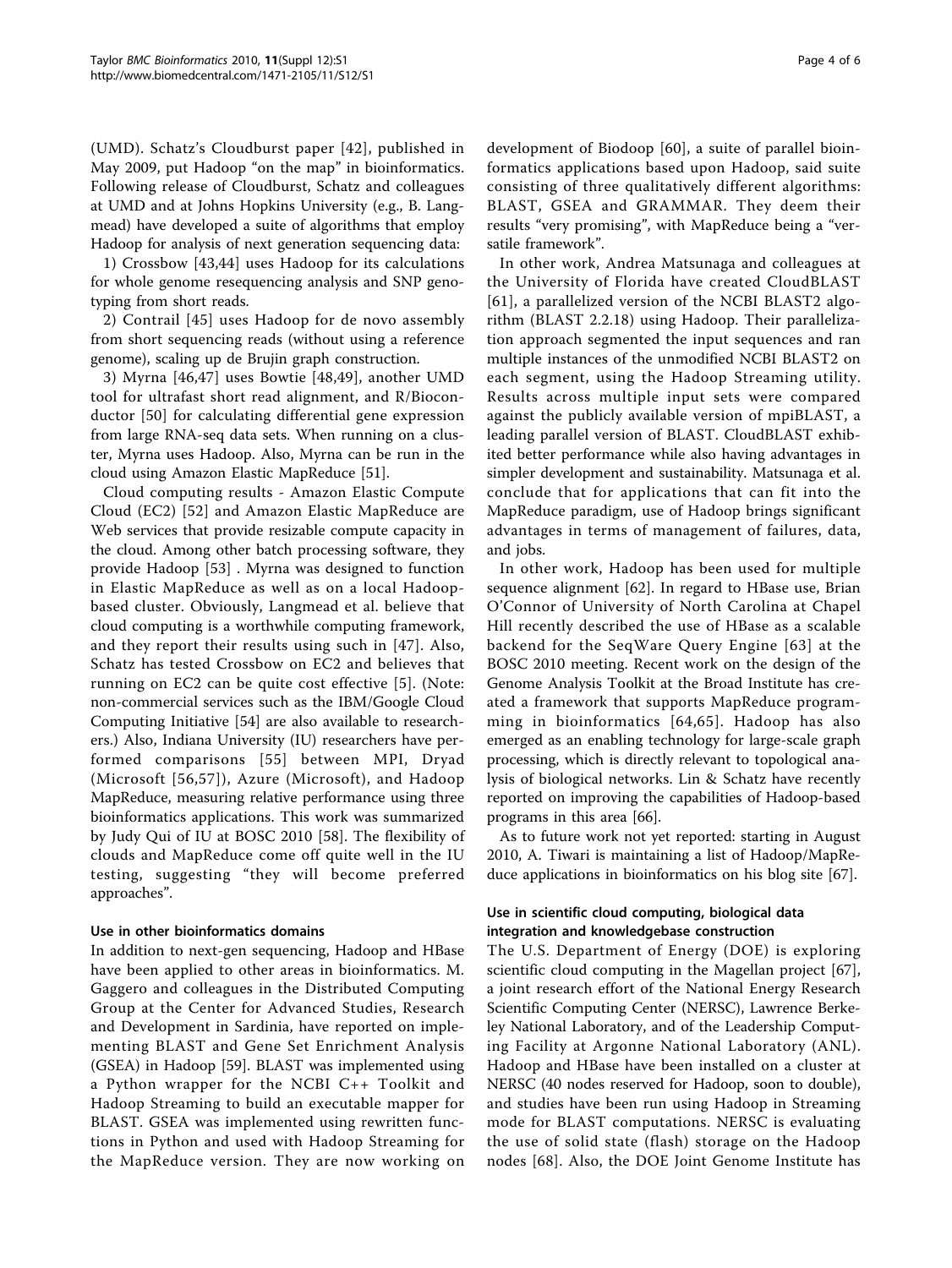<span id="page-4-0"></span>performed contig extension work using Hadoop on the NERSC cluster. The Hadoop cluster at ANL, now undergoing testing, will be available for researchers in late 2010 [[69](#page-5-0),[70](#page-5-0)]. Users interested in using clouds for their research may fill out the Magellan Cloud Computing statement of interest form [[71](#page-5-0)].

At the Environmental Molecular Sciences Laboratory, a national user facility located at DOE's Pacific Northwest National Laboratory (PNNL), we wish to develop a scientific data management system that will scale into the petabyte range, that will accurately and reliably store data acquired from our various instruments, and that will store the output of analysis software and relevant metadata. As a pilot project for such an effort, work started in August 2010 on a prototype data repository, i.e., a workspace for integration of high-throughput transcriptomics and proteomics data. This database will have the capacity to store very large amounts of data from mass spectrometry-based proteomics experiments as well as from next-gen high throughput sequencing platforms. The author (RCT) is building the pilot database on a 25-node cluster using Hadoop and HBase as the framework. In addition to such data warehousing / data integration work, we may envisage using Hadoop and HBase for the design of large knowledgebases operating on a cluster across the distributed file system. The U.S. Dept. of Energy is funding work on construction of large biological knowledgebases [\[72\]](#page-5-0), and Kandinsky, a 68-node, 1088-core Linux cluster (64 GB RAM, 8Tb disk per node) running Hadoop (Cloudera distribution, under CentOS 5) and HBase was set up in 2010 at Oak Ridge National Laboratory as an exploratory environment [[73](#page-5-0),[74\]](#page-5-0). Cloudburst has been installed as a sample Hadoop-based application, and the cluster is open to use by researchers wishing to conduct preliminary work towards knowledgebase construction and towards support of grant proposals for such.

#### Conclusions

Hadoop and its associated open source projects have a diverse and growing community in bioinformatics of both users and developers, as can be seen from the large number of projects described above. A concluding point, extracted from preliminary work for the Hadoop/HBase based PNNL project, follows Dean & Ghemawat [15]. That is, for much bioinformatics work not only is the scalability permitted by Hadoop and HBase important, but also of consequence is the ease of integrating and analyzing various large, disparate data sources into one data warehouse under Hadoop, in relatively few HBase tables.

#### Abbreviations

AWS: Amazon Web Services; API: application programming interface; BLAST: Basic Local Alignment Search Tool; BOSC 2010: Bioinformatics Open Source

Conference, July 2010; DOE: U.S. Dept. of Energy; EC2: Elastic Compute Cloud; GSEA: Gene Set Enrichment Analysis; GB: gigabytes; HPC: High performance computing; HDFS: Hadoop Distributed File System; IU: Indiana University; JDBC: Java DataBase Connectivity; MPI: Message-Passing Interface standard for programming parallel computers; NCBI: National Center for Biotechnology Information; PNNL: Pacific Northwest National Laboratory, U.S. Dept. of Energy; S3: Simple Storage Service

#### Acknowledgements

RCT thanks the Bioinformatics Open Source Conference (BOSC) for the opportunity to present a talk on this subject at the July 2010 BOSC meeting, of which this article is an expansion.

RCT was supported by the "MyEMSL Bio Pilot" project at the Environmental Molecular Sciences Laboratory (EMSL), Pacific Northwest National Laboratory (PNNL), and by the "Genomics: GTL Foundational Scientific Focus Area (FSFA) on Biological Systems Interactions" project under U.S. Dept. of Energy Contract 56812. A portion of the work was performed using EMSL, a national user facility sponsored by the Dept. of Energy's Office of Biological and Environmental Research and located at PNNL. PNNL is operated by Battelle for the U.S. Dept. of Energy under Contract DE-AC06-76RLO 1830. This article has been published as part of BMC Bioinformatics Volume 11 Supplement 12, 2010: Proceedings of the 11th Annual Bioinformatics Open Source Conference (BOSC) 2010. The full contents of the supplement are available online at [http://www.biomedcentral.com/1471-2105/11?issue=S12.](http://www.biomedcentral.com/1471-2105/11?issue=S12)

#### Authors' contributions

RCT was sole author.

#### Competing interests

The author has no competing interests.

Published: 21 December 2010

#### References

- 1. Editorial: [Gathering clouds and a sequencing storm.](http://www.ncbi.nlm.nih.gov/pubmed/20062015?dopt=Abstract) Nature Biotechnology 2010, 28(1):1.
- 2. Baker M: Next-generation sequencing: adjusting to data overload. Nature Methods 2010, 7(7):495-499.
- 3. Sansom C: [Up in a cloud?](http://www.ncbi.nlm.nih.gov/pubmed/20062029?dopt=Abstract) Nature Biotechnology 2010, 28(1):13-15.
- 4. Stein L: [The case for cloud computing in genome informatics.](http://www.ncbi.nlm.nih.gov/pubmed/20441614?dopt=Abstract) Genome Biology 2010, 11:207.
- 5. Schatz MC, Langmead B, Salzberg SL: [Cloud computing and the DNA data](http://www.ncbi.nlm.nih.gov/pubmed/20622843?dopt=Abstract) [race.](http://www.ncbi.nlm.nih.gov/pubmed/20622843?dopt=Abstract) Nature Biotechnology 2010, 28:691-693.
- 6. Hadoop Apache Software Foundation project home page. [[http://hadoop.apache.org/\]](http://�hadoop.apache.org/).
- 7. Lam C, Warren J: Hadoop in Action. Manning Publications; 2010.
- 8. Venner J: Pro Hadoop. New York: A Press; 2009.
- 9. White T: Hadoop: The Definitive Guide. Sebastopol: O'Reilly Media; 2009.
- 10. Cloudera recommendations on Hadoop/HBase cluster capacity planning.
- [<http://www.cloudera.com/blog/2010/08/hadoophbase-capacity-planning/>]. 11. Hadoop user listing. [<http://wiki.apache.org/hadoop/PoweredBy>].
- Henschen D: Emerging Options: MapReduce, Hadoop: Young, But Impressive. Information Week 2010, 24.
- 13. Ghemawat S, Gobioff H, Leung S-T: The Google file system. 19th ACM Symposium on Operating Systems Principles Lake George, NY: ACM Press; 2003.
- 14. Hadoop Sorts a Petabyte in 16.25 Hours and a Terabyte in 62 Seconds (using Jim Gray's sort benchmark, on Yahoo's Hammer cluster of ~3800 nodes). [\[http://developer.yahoo.com/blogs/hadoop/posts/2008/07/](http://developer.yahoo.com/blogs/hadoop/posts/2008/07/apache_hadoop_wins_terabyte_sort_benchmark/) [apache\\_hadoop\\_wins\\_terabyte\\_sort\\_benchmark/](http://developer.yahoo.com/blogs/hadoop/posts/2008/07/apache_hadoop_wins_terabyte_sort_benchmark/)].
- 15. Dean J, Ghemawat S: MapReduce: Simplified data processing on large clusters. Sixth Symposium on Operating System Design and Implementation: 2004; San Francisco, CA Usenix Association; 2004.
- 16. Dean J, Ghemawat S: MapReduce: A Flexible Data Processing Tool. Communications of the ACM 2010, 53(1):72-77.
- 17. Can Your Programming Language Do This? (MapReduce concept explained in easy-to-understand way). [\[http://www.joelonsoftware.com/](http://www.joelonsoftware.com/items/2006/08/01.html) [items/2006/08/01.html\]](http://www.joelonsoftware.com/items/2006/08/01.html).
- 18. Google blesses Hadoop with MapReduce patent license. [\[http://www.](http://www.theregister.co.uk/2010/04/27/google_licenses_mapreduce_patent_to_hadoop/) [theregister.co.uk/2010/04/27/google\\_licenses\\_mapreduce\\_patent\\_to\\_hadoop/\]](http://www.theregister.co.uk/2010/04/27/google_licenses_mapreduce_patent_to_hadoop/).